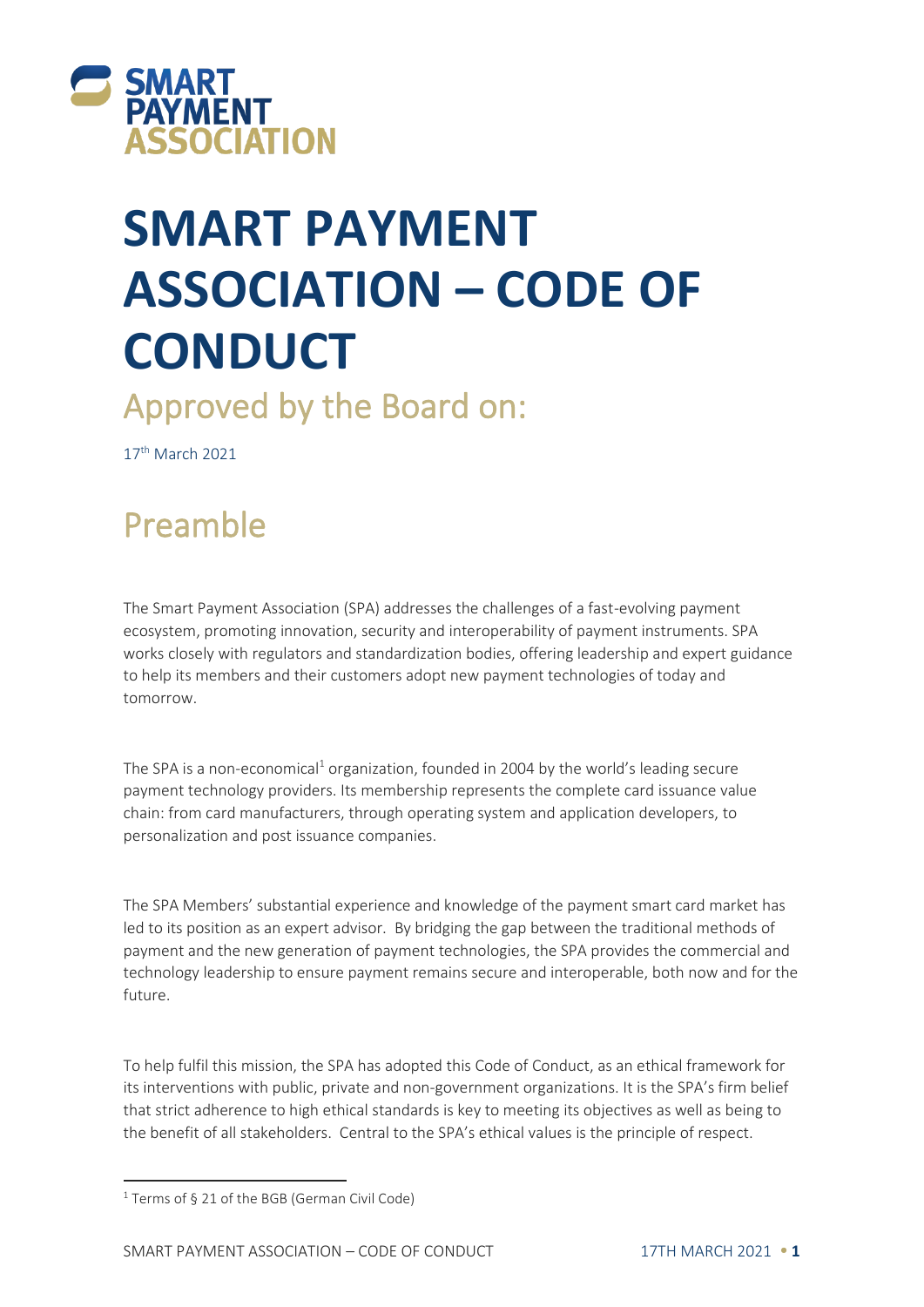This Code of Conduct shall apply to the SPA at all times as well as to its Members insofar as their conduct relates to the activities of the SPA.

#### **1. ARTICLE 1 – NEUTRALITY**

The SPA is a non-economical organisation which shall maintain strict political, religious and philosophical neutrality. The SPA and its Members shall have no affiliation with any political party or come under the control of a political regime.

#### **2. ARTICLE 2 – RESPECT FOR HUMAN DIGNITY**

The SPA recognises that every human has a fundamental right to the respect of their dignity.

SPA and its Members shall respect the principles of equal treatment and equal opportunities between human beings.

SPA and its Members abide by the principle of non-discrimination on the basis of, notably, race, origins, social group, sexual orientation, religion, beliefs, abilities, opinions or language.

SPA Members shall refrain from using forced labour, child labour, or labour provided under conditions that disrespect the workers' fundamental rights of association, non-discrimination, due compensation and appropriate resting periods.

#### **3. ARTICLE 3 – RESPECT FOR THE RULE OF LAW**

The SPA and its Members are committed to respecting the rule of law, in particular the laws, rules and regulations applicable to their activities depending on the jurisdiction at hand. In doing so,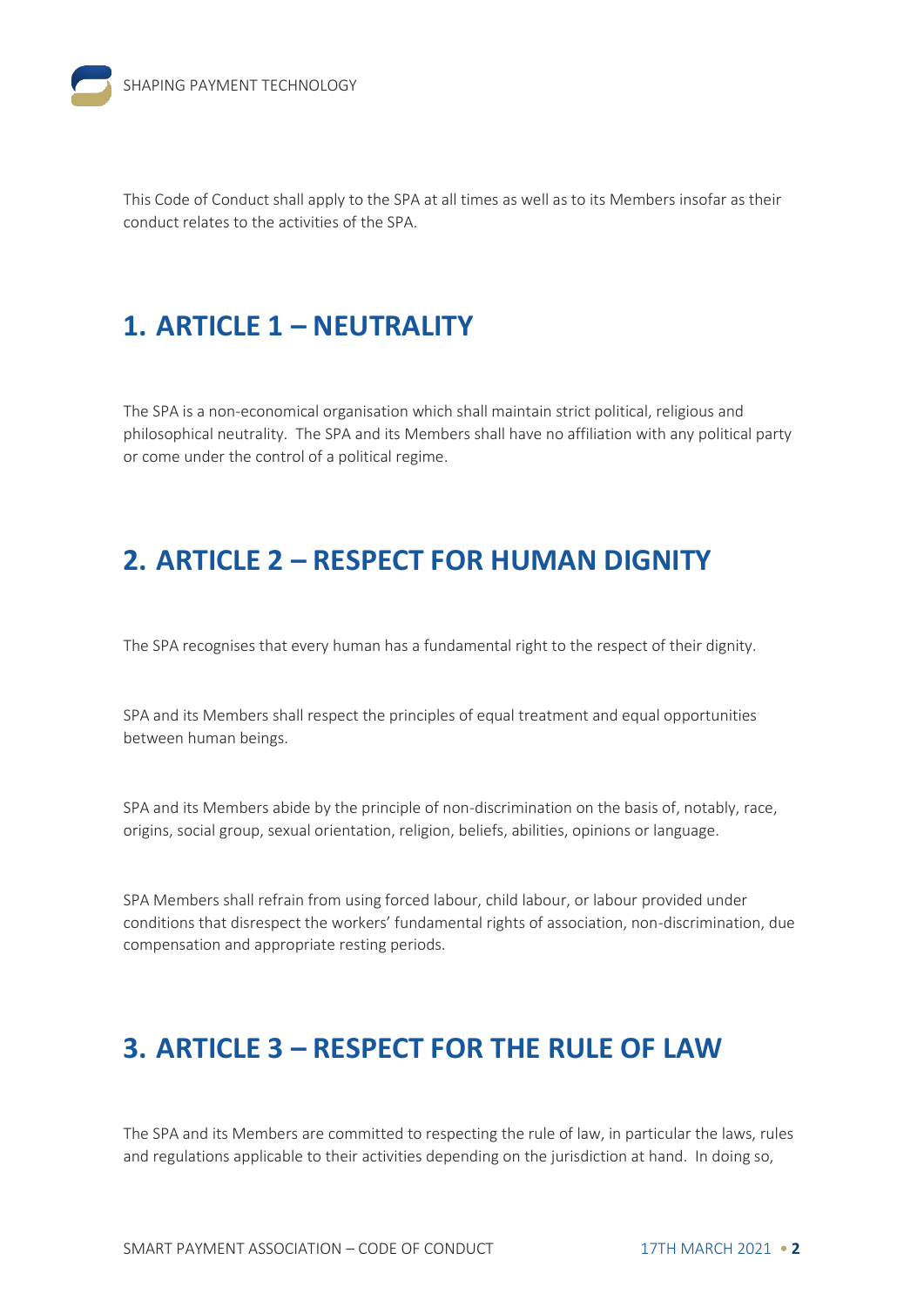the SPA and its Members should take into full consideration prevailing international decisions, treaties and conventions.

## **4. ARTICLE 4 – RESPECTING HONESTY & FAIR COMPETITION**

The SPA and its Members are required to adhere to the highest standards of honesty, respect, truth, fairness, and ethical behaviour.

When communicating to other parties or to the public, the SPA and SPA Members shall use best endeavours to assure the accuracy of the statements and shall refrain from providing false, inaccurate or otherwise misleading information, in particular any misleading information that may affect the market position of the SPA Members.

SPA and its Members shall respect the principle of free speech, inasmuch as freedom of speech is not invoked to justify claims, slogans, affirmations or questions designed to degrade adherence to the principles spelled out by this Code of Conduct.

The SPA is committed to complying with EU competition law and other antitrust rules and, to that end, has adopted an Antitrust Compliance Policy which is binding upon the SPA and its Members.

## **5. ARTICLE 5 – NO CORRUPTION OR CRIMINAL ACTIVITIES**

A person holding a position at the SPA or representing its Members at the SPA shall not hold a conviction by final judgment for one of the following reasons: participation in an organized criminal organization; corruption; fraud; offences linked to terrorist activities; offences linked to illegal drugs; or money laundering.

Neither the SPA nor its Members shall use threats, bribes or other illegal means contrary to national anti-corruption laws to influence the adoption or implementation of laws, rules or regulations, or the content of court decisions. In the absence of national legislation, the SPA and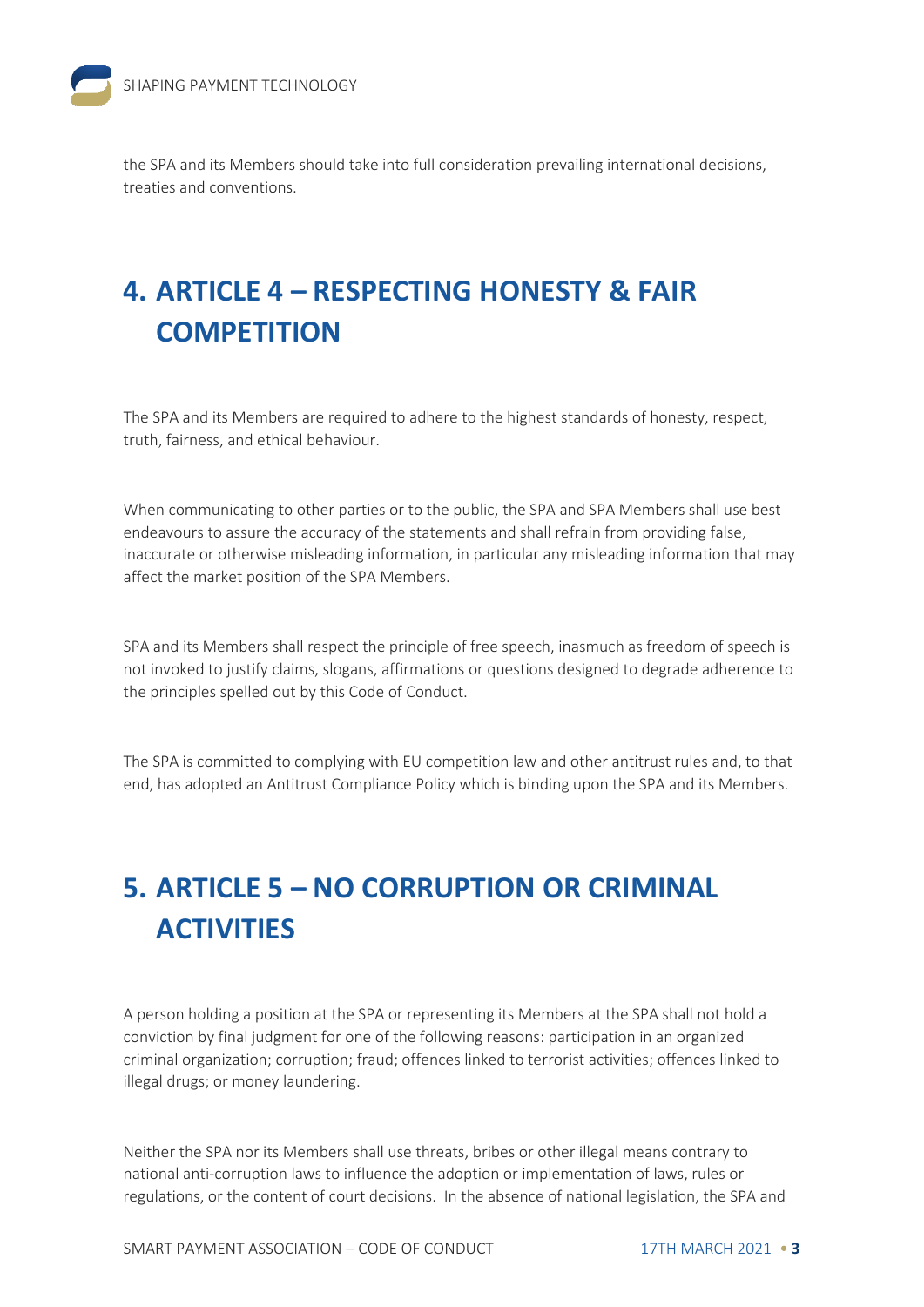its Members shall abide by best international practices on anti-corruption in the private and public sectors.

#### **6. ARTICLE 6 – NO CONFLICT OF INTEREST**

The SPA Members commit to disclose any interest that could reasonably be considered to involve a conflict of interest and to refrain from any activity directly or indirectly giving rise to a conflict of interest.

When establishing a relationship with a third party (contractors, consultants…), the SPA shall do so with reputable and qualified parties, in writing. Remuneration shall reflect the services actually rendered. Payments shall always be traceable and duly registered in the accounts.

#### **7. ARTICLE 7 – PRIVACY & CONFIDENTIALITY**

As organisations specializing in the processing and protection of personal information, treating such data carefully and with respect is a core value of the SPA.

SPA and its Members shall apply the SPA privacy policy and shall adhere to the applicable legal framework on data protection.

The SPA and its Members shall maintain the confidentiality of non-public information including confidential information provided by third parties.

### **8. ARTICLE 8 – RESPECT AND PROTECTION FROM HARASSMENT**

The SPA and its Members will apply best practices to ensure that any person associated with the SPA is treated fairly, politely and with respect by their superiors, colleagues and subordinates.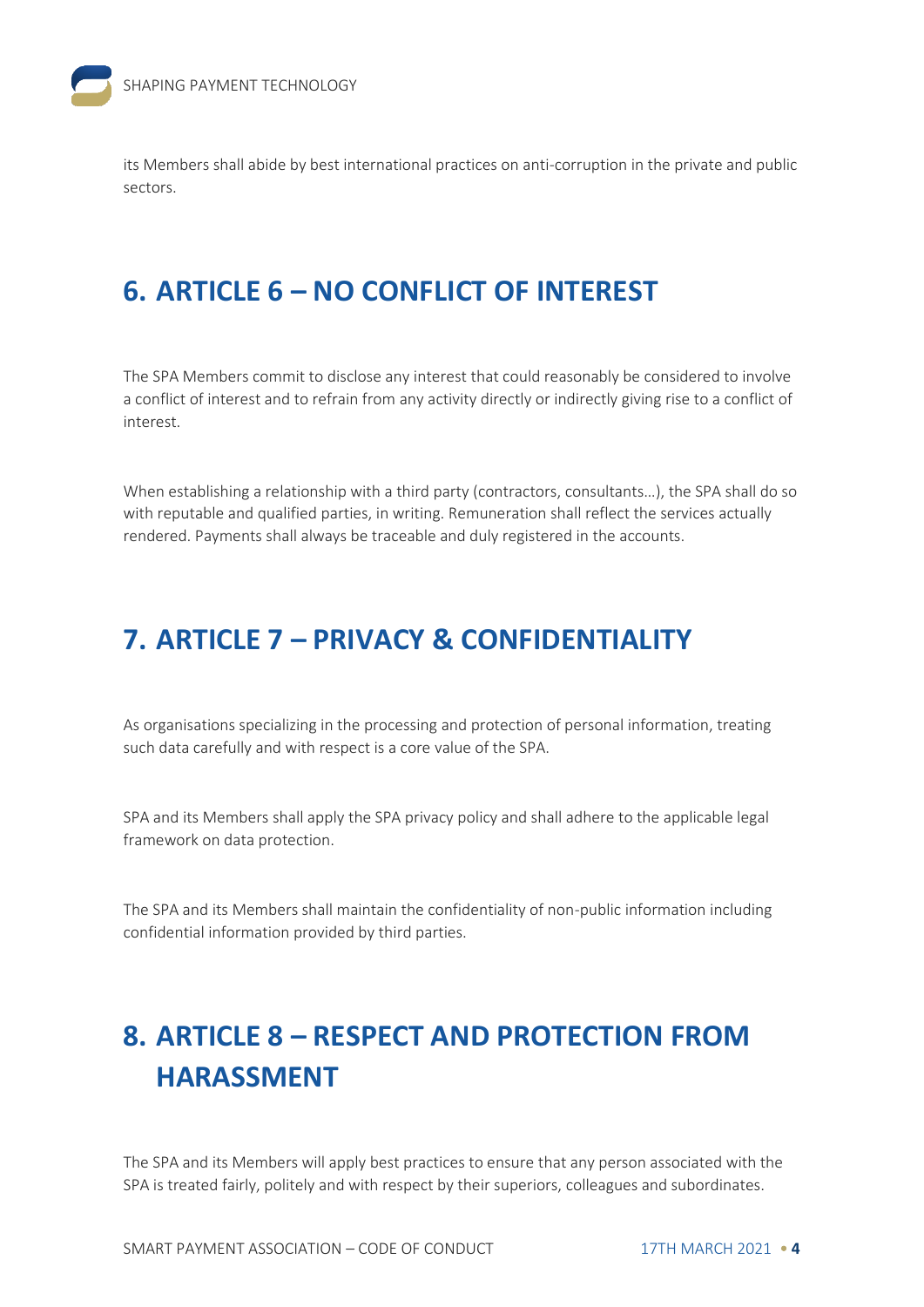Sexual harassment or harassment of any kind will not be tolerated.

#### **9. ARTICLE 9 – ENVIRONMENT**

A responsible attitude towards the environment is a key factor in the lasting success of the smart payment sector. The SPA and its Members shall place environmental protection at the heart of its policies and actions on behalf of the smart payment sector.

## **10. ARTICLE 10 – PROHIBITION ON CONDUCT BRINGING SPA INTO DISREPUTE**

The SPA Members will not engage in any conduct which brings SPA into disrepute or jeopardises the integrity of its activities.

#### **11. IMPLEMENTATION**

The SPA is bound to this Code of Conduct at all times. The SPA Members shall adhere to this Code of Conduct, in addition to their own ethical and compliance rules, when conducting any activities associated with the SPA. Any external consultants engaged by SPA Members shall also be required to adhere to this Code of Conduct insofar as their activities concern the SPA.

The SPA and SPA Members should promote awareness of the Code of Conduct, internally and externally.

In the event that any employee or officer or Member of the SPA becomes aware of a breach of the Code of Ethics, he or she may bring it to the attention of the SPA President or the SPA General Secretary in a confidential manner. If this is deemed inappropriate, the complaint may be brought to the person responsible within their organisation for handling such matters.